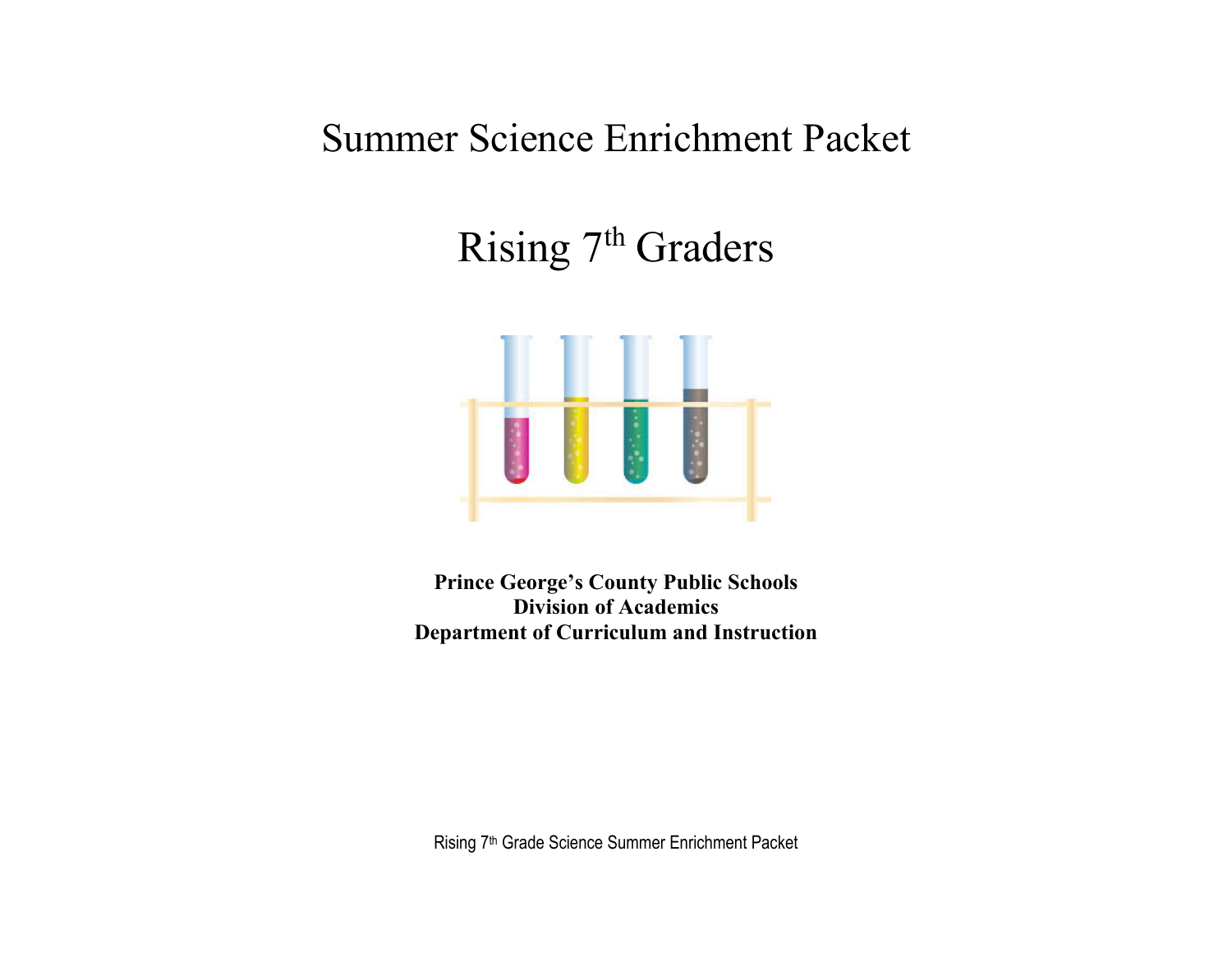#### **BOARD OF EDUCATION OF PRINCE GEORGE'S COUNTY, MARYLAND**

**Alvin Thornton**, Ph.D., *Chair* **Edward Burroughs III,** *Vice-Chair, District 8* **David Murray**, *District 1* **Joshua M. Thomas**, *District 2* **Pamela Boozer-Strother**, *District 3* **Bryan Swann**, *District 4* **Raaheela Ahmed,** *District 5* **Belinda Queen,** *District 6* **K. Alexander Wallace**, *District 7* **Sonya Williams**, *District 9* **Curtis Valentine, M.P.P.**, *Board Member* **Paul Monteiro***, Board Member* **Sandra D. Shephard***, Board Member* **Joshua Omolola**, *Student Board Member*

**Monica E. Goldson, Ed.D.**, *Secretary/Treasurer and Chief Executive Officer*

**Kara Libby, Ed.D.** *Chief Academic Officer*

**Judith J. White, Ed.D.** *Director, Curriculum and Instruction*

**Godfrey Rangasammy, Ed.D.** *Instructional Supervisor, Science K-12*

Rising 7th Grade Science Summer Enrichment Packet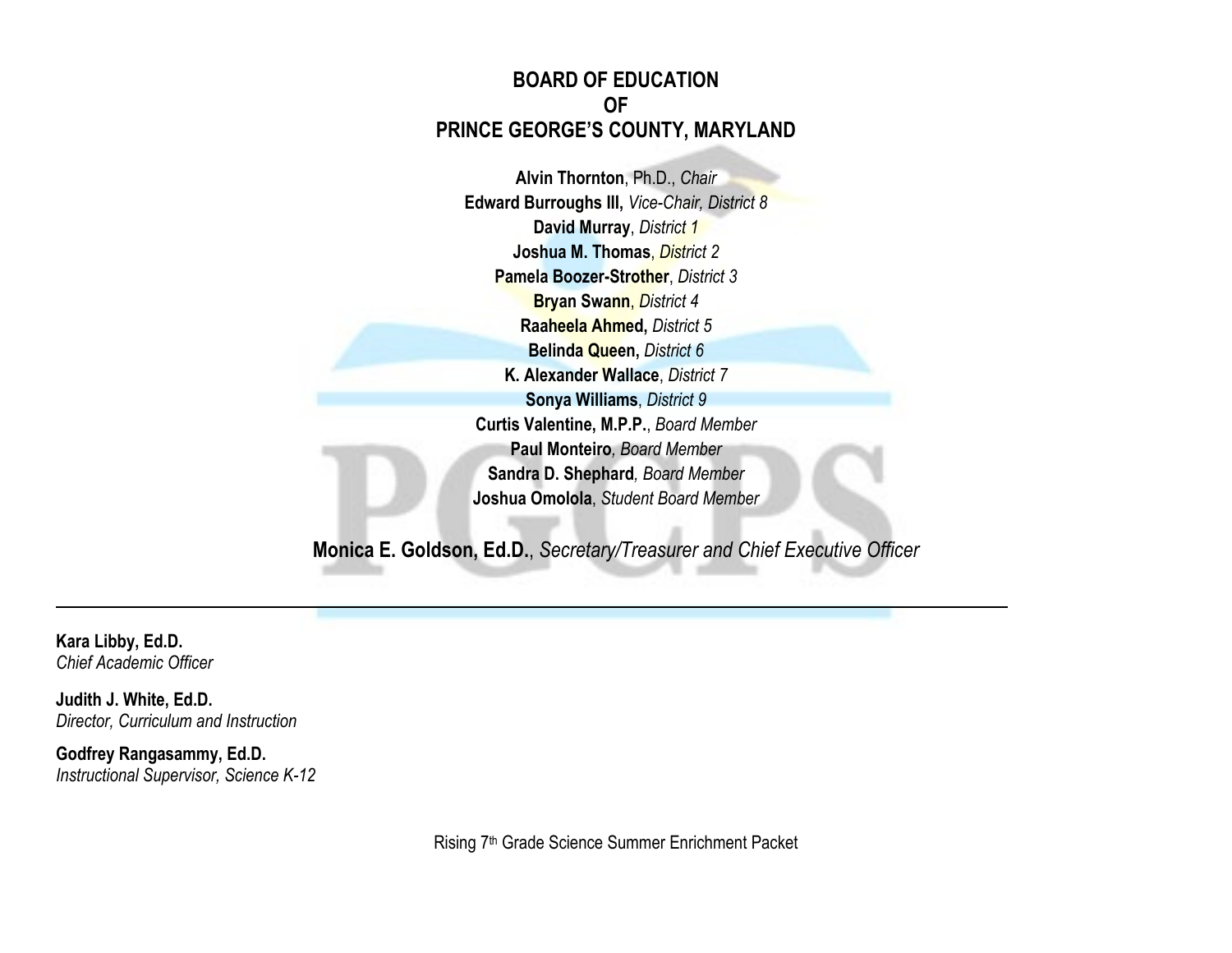#### **Note to The Students and Parents/Guardians**

This calendar consists of daily activities to extend the learning beyond the school year. Be sure to keep track of your experiences in a science journal. (Suggested Journal: Wide-Ruled or College-Ruled Composition Book)

#### **Some practices that Rising 7th Grade students should understand include:**

- 1. Asking questions (for science) and defining problems (for engineering)
- 2. Developing and using models
- 3. Planning and carrying out investigations
- 4. Analyzing and interpreting data
- 5. Using mathematics and computational thinking
- 6. Constructing explanations (for science) and designing solutions (for engineering)
- 7. Engaging in argument from evidence
- 8. Obtaining, evaluating, and communicating information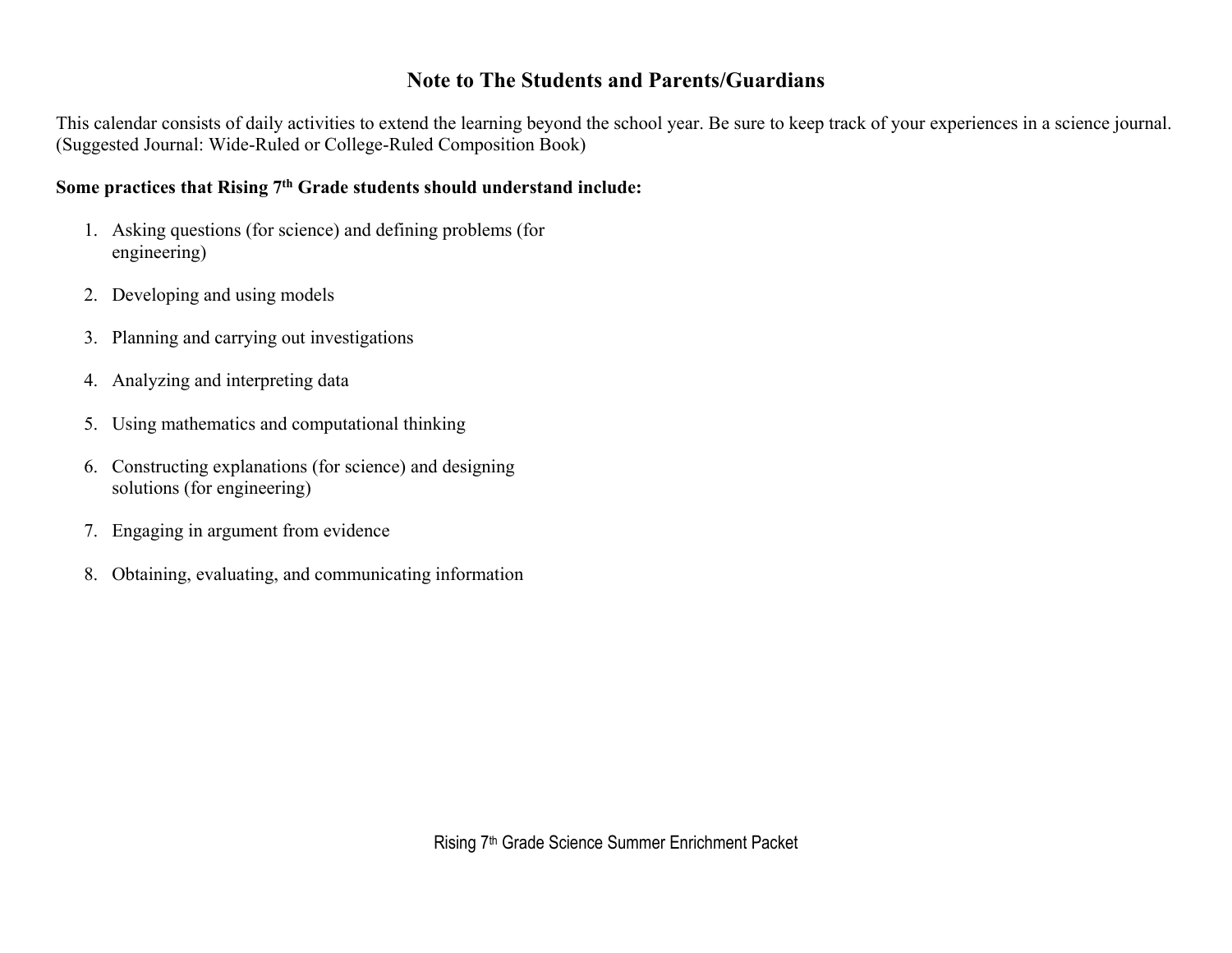| Day 1<br>Write a scientific<br>explanation describing why<br>it is important for scientists<br>to monitor the water in our<br>oceans.                                                                         | Day 2<br>Journal Entry: Explain the<br>states of matter of water<br>and describe where each<br>state of matter may be<br>found.                                                                                                                                                                                                                     | Day 3<br>Draw a model of the water<br>cycle. In the model, be sure to<br>include the following terms:<br>Evaporation<br>Transpiration<br>Precipitation<br>Runoff<br>Groundwater<br>Condensation | Day 4<br>Journal Entry: Explain<br>how thermal energy<br>powers the water cycle.                                       | Day 5<br>Visit the USGS Water<br>Science School to read<br>about the data that scientists<br>collect on Earth's water.<br>https://water.usgs.gov/ed<br>u/qa-measure-data.html<br>In your journal, explain<br>how this data is helpful to<br>the public. |
|---------------------------------------------------------------------------------------------------------------------------------------------------------------------------------------------------------------|-----------------------------------------------------------------------------------------------------------------------------------------------------------------------------------------------------------------------------------------------------------------------------------------------------------------------------------------------------|-------------------------------------------------------------------------------------------------------------------------------------------------------------------------------------------------|------------------------------------------------------------------------------------------------------------------------|---------------------------------------------------------------------------------------------------------------------------------------------------------------------------------------------------------------------------------------------------------|
| Day 6<br>Complete the water use<br>assessment for your home.<br>https://water.usgs.gov/edu/ac<br>tivity-percapita.html<br>Use the results to brainstorm<br>ways that you can cut down<br>on your water usage. | <b>Days 7, 8, and 9</b><br>Interview 5 family members or close friends using the following questions:<br>1. Do you leave the water running when you brush your teeth?<br>2. Have you ever timed how long you were in the shower? Did it make you think about<br>taking a shorter shower?<br>3. In what ways have you tried to limit your water use? |                                                                                                                                                                                                 | Day 10<br>After reflecting on the<br>interview results, explain<br>what you might do to help<br>others conserve water. |                                                                                                                                                                                                                                                         |

#### **Activities (Weeks 1-4, Monday – Friday) This month you will focus on the work of scientists and the impact of humans Earth's waters.**

#### **Days 11-15**

Review the water cycle model from Day Three. Think about where surface water evaporates from. Design an investigation in your home to compare how the width of the surface of the body of water affects the rate of evaporation. Keep in mind the independent and dependent variables. When designing the investigation, determine how the water level will be monitored. (Tip: Compare how water evaporates from a bowl (wide surface area) and drinking glass (smaller surface area). Be sure to design a tool for collecting the data. This investigation should be observed over the next two weeks.

*Things to think about: What things need to be kept the same on the water sources that are being compared (the constants)? What materials are needed? Where should the investigation be kept so that it is undisturbed by others?*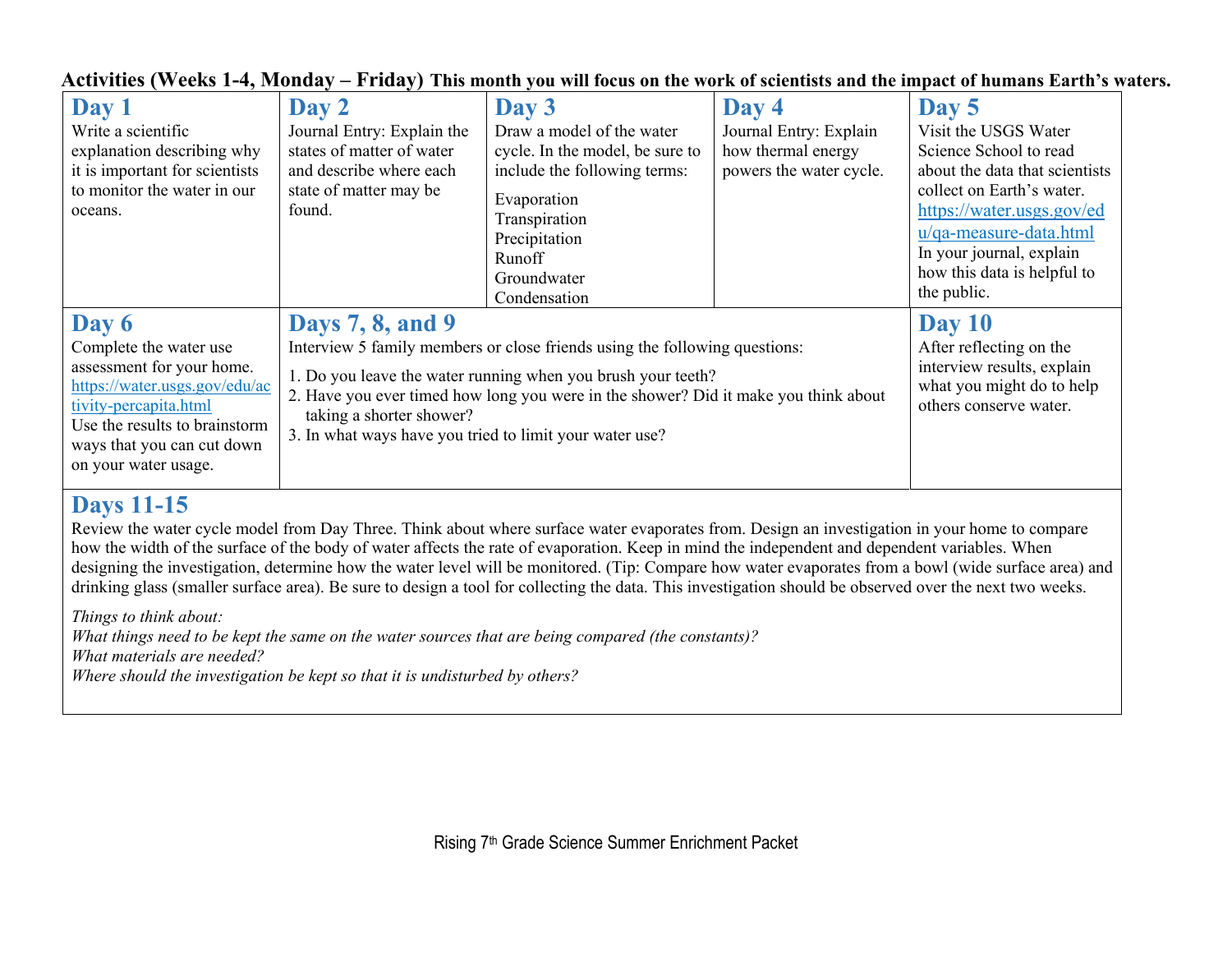| Days 16 and 17                                                                                    | <b>Day 18</b>                            | Days 19 and 20                                |
|---------------------------------------------------------------------------------------------------|------------------------------------------|-----------------------------------------------|
| Research the use of reservoirs for water storage.                                                 | Answer the following question:           | Every day Americans drink many bottles of     |
| Describe how they are used.                                                                       | Why is water so important to living      | water. Read the information at the site below |
|                                                                                                   | things?                                  | and write an explanation to discuss why other |
| In Los Angeles, California, officials have come up                                                | In your response consider:               | water containers should be used. Be sure to   |
| with a way to slow the evaporation of water from<br>California Reservoirs. Research this idea and | how animals get food, how plants use     | support the explanation with evidence.        |
| explain how it works.                                                                             | it, how humans use it in every day life. | https://www.banthebottle.net/bottled-water-   |
|                                                                                                   | *Check the water levels of your          | facts/                                        |
| *Check the water levels of your evaporation                                                       | evaporation investigation.               |                                               |
| <i>investigation.</i>                                                                             |                                          | *Check the water levels of your evaporation   |
|                                                                                                   |                                          | investigation.                                |